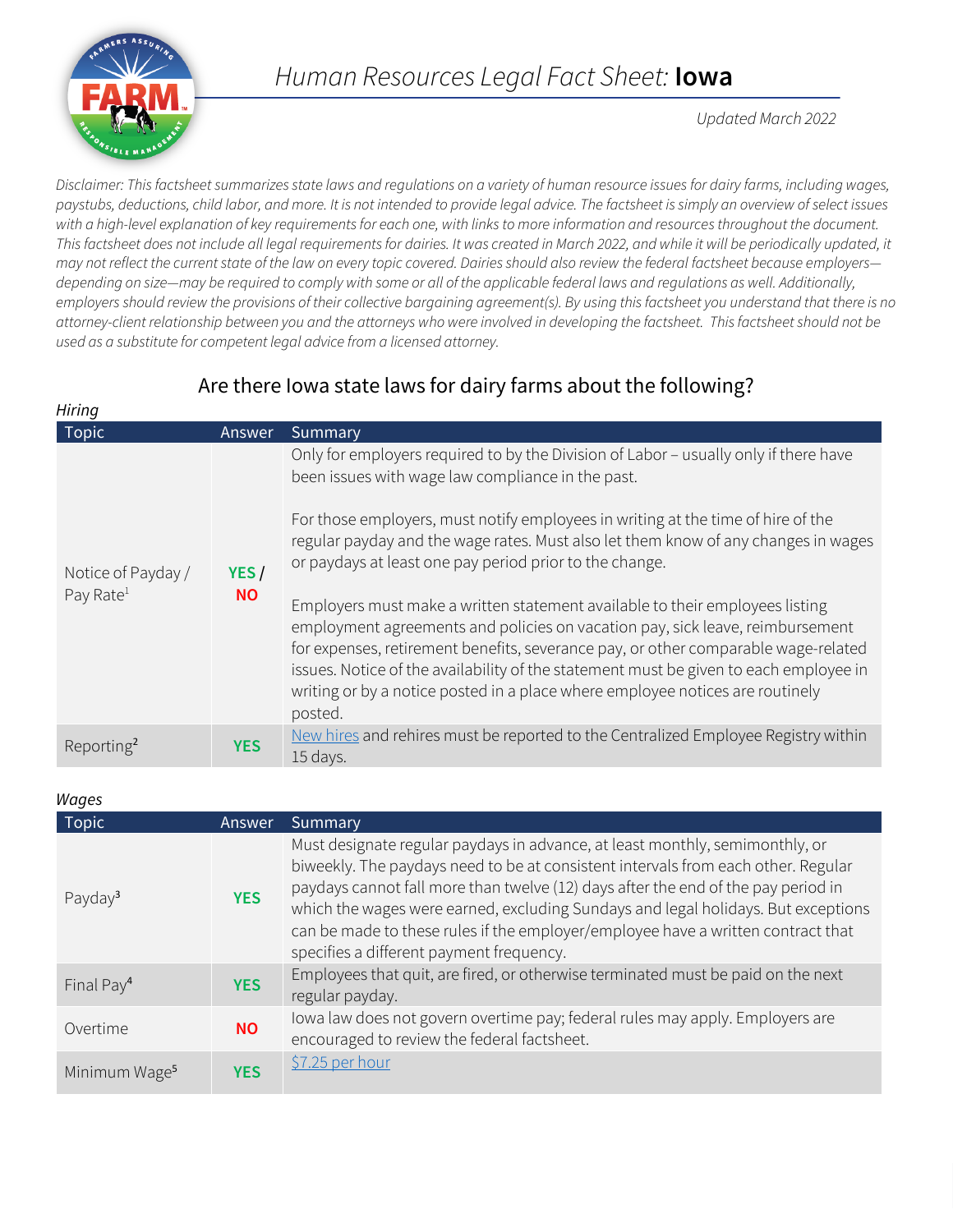

|                                       |            | The exemptions for lowa minimum wage laws are the same as for federal minimum<br>wage, except that the gross sales threshold is \$300,000 in the last calendar year (not<br>the federal threshold of \$500,000).                                                                                                                                                                                                                                                                                                                                                                                                                                                                                                                                                                                                                                                                                                                                                           |
|---------------------------------------|------------|----------------------------------------------------------------------------------------------------------------------------------------------------------------------------------------------------------------------------------------------------------------------------------------------------------------------------------------------------------------------------------------------------------------------------------------------------------------------------------------------------------------------------------------------------------------------------------------------------------------------------------------------------------------------------------------------------------------------------------------------------------------------------------------------------------------------------------------------------------------------------------------------------------------------------------------------------------------------------|
| Hours Worked <sup>6</sup>             | <b>YES</b> | In determining the total hours worked for minimum wage purposes, must include all<br>time the employee is required to be on the premises or on duty (and not completely<br>relieved of all job duties during a meal or sleep period) and all the time the<br>employee is required/allowed to work. Iowa also generally looks to federal<br>guidance, so employers are encouraged to review the federal factsheet.                                                                                                                                                                                                                                                                                                                                                                                                                                                                                                                                                          |
| Reporting Time Pay                    | <b>NO</b>  | lowa law does not require reporting time pay, i.e. an employee is only required to be<br>paid for actual hours worked.                                                                                                                                                                                                                                                                                                                                                                                                                                                                                                                                                                                                                                                                                                                                                                                                                                                     |
| Pay Stub <sup>7</sup>                 | <b>YES</b> | Must provide a statement on each payday showing:<br>Hours worked (for employees exempt from federal overtime, hours worked<br>$\bullet$<br>is only required to be listed if the employee/employer have agreed on some<br>payment of overtime or bonus based on hours worked)<br>Wages earned<br>Deductions made                                                                                                                                                                                                                                                                                                                                                                                                                                                                                                                                                                                                                                                            |
|                                       |            | Employers also must provide, within ten days of an employee's request, a written<br>explanation of how wages and deductions are computed, including earnings and<br>deductions from wages.                                                                                                                                                                                                                                                                                                                                                                                                                                                                                                                                                                                                                                                                                                                                                                                 |
| Taxes and<br>Withholding <sup>8</sup> | <b>YES</b> | You are required to withhold lowa income tax if you are also required to withhold<br>federal income taxes. You must give your employees a statement of taxes withheld,<br>like a federal Form W-2, 1099-MISC or 1099-R.<br>You must pay lowa Unemployment Insurance taxes if:<br>You paid cash wages to farm workers of \$20,000 or more in a quarter in the<br>$\bullet$<br>previous or current calendar year; OR,<br>You employed ten or more farm workers for some part of a day in 20 or more<br>weeks in the previous or current calendar year.<br>Family employment is excluded from unemployment insurance coverage<br>requirements (a parent employed by their son/daughter, a person employed by their<br>spouse, or a child under 18 employed by a parent). Unemployment taxes are paid by<br>the employer; they are not taken out of employee pay. You can credit the amount<br>you pay to lowa in calculating how much you owe for federal unemployment taxes. |
| Deductions <sup>9</sup>               | <b>YES</b> | Deductions required by law or courts (for ex. tax withholdings) do not require written<br>authorization from the employee. Deductions for the benefit of the employee are<br>allowed with written authorization from the employee (for example, insurance<br>premiums, 401K, savings programs, etc.).<br>Deductions that are not allowed include those for:<br>Cash shortages<br>$\bullet$<br>Losses due to breakage or damage, unless due to employee's willful or<br>$\bullet$<br>intentional disregard                                                                                                                                                                                                                                                                                                                                                                                                                                                                  |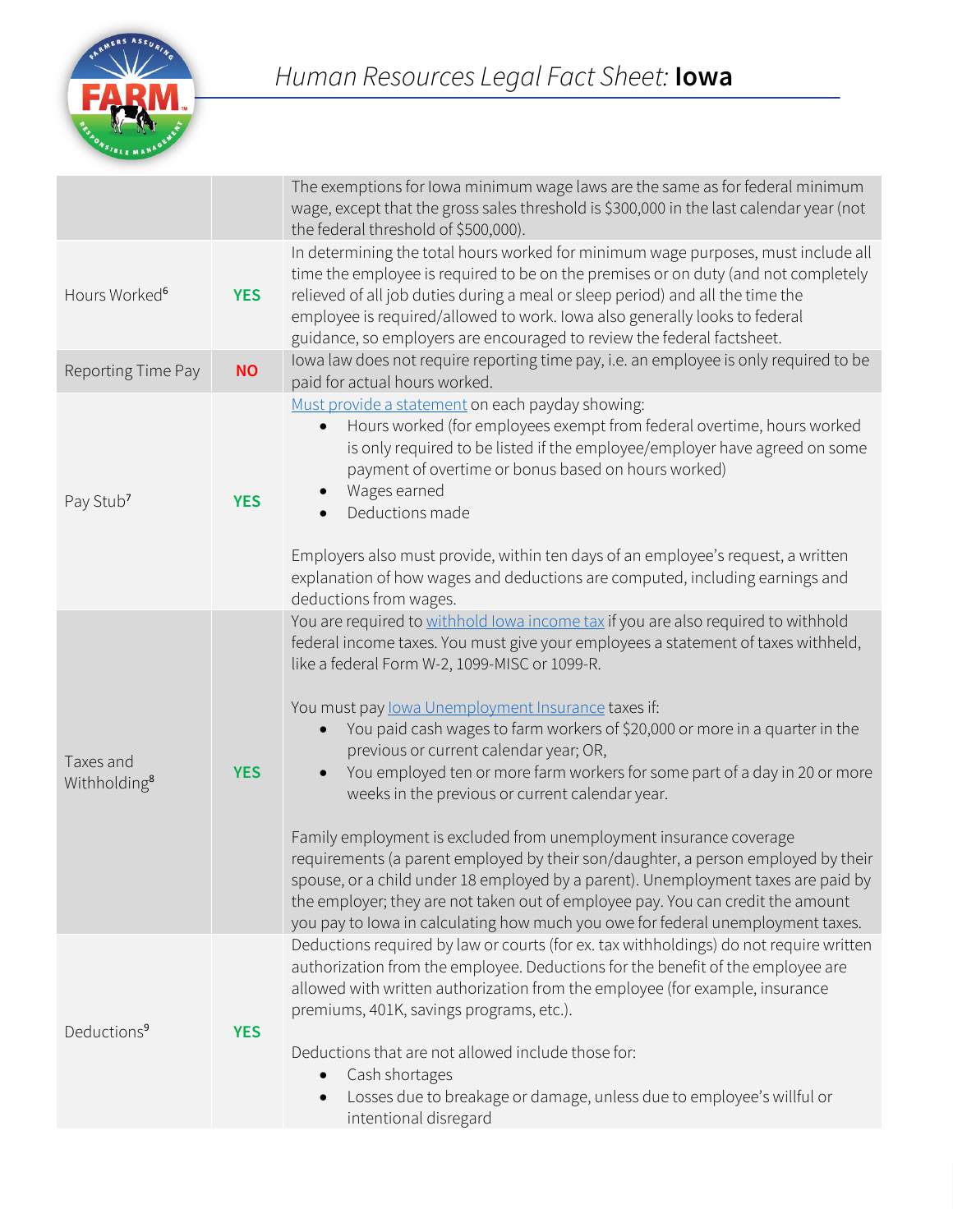

|                |           | Lost or stolen property, unless the property was specifically assigned to the<br>employee and receipt was acknowledged in writing<br>Personal Protective Equipment (PPE) in most cases<br>$\bullet$<br>Moving costs of more than \$20<br>Losses due to the employee's acceptance of checks on the employer's<br>$\bullet$<br>behalf that are subsequently dishonored if the employee has discretion to<br>accept or reject such checks and did not abuse that discretion<br>Deductions for destroyed/damaged equipment are only allowed with written<br>authorization from the employee. Employees cannot be required to pay the cost of a<br>pre-employment medical examination required as a condition of employment.<br>Iowa deduction laws do not apply to the following people working in agriculture:<br>spouse of the employer, neighbors exchanging labor/services, relatives who reside<br>on the premises of the owner-operator or tenant-operator.<br>Meals, Lodging, and other Facilities<br>The reasonable cost of meals and lodgings can be considered a form of wages<br>(considered payment in kind) and count toward the minimum wage. Reasonable<br>cost generally means the cost to the employer to provide it - not the fair market<br>value. Records need to be kept that show the cost of furnishing the meals, lodging,<br>and other facilities. Iowa rules draw from federal guidance on the issues of<br>reasonable cost, customarily furnished, and other definitions - so employers are<br>encouraged to review the federal factsheet. |
|----------------|-----------|-------------------------------------------------------------------------------------------------------------------------------------------------------------------------------------------------------------------------------------------------------------------------------------------------------------------------------------------------------------------------------------------------------------------------------------------------------------------------------------------------------------------------------------------------------------------------------------------------------------------------------------------------------------------------------------------------------------------------------------------------------------------------------------------------------------------------------------------------------------------------------------------------------------------------------------------------------------------------------------------------------------------------------------------------------------------------------------------------------------------------------------------------------------------------------------------------------------------------------------------------------------------------------------------------------------------------------------------------------------------------------------------------------------------------------------------------------------------------------------------------------------------------------------------------------------------|
|                |           | Bonuses are not explicitly addressed in Iowa wage laws. Generally, discretionary<br>bonuses are not considered wages, while nondiscretionary bonuses paid under an<br>agreement can be considered wages.                                                                                                                                                                                                                                                                                                                                                                                                                                                                                                                                                                                                                                                                                                                                                                                                                                                                                                                                                                                                                                                                                                                                                                                                                                                                                                                                                          |
| <b>Bonuses</b> | YES/      | Employers should follow any written policy they have about paying bonuses as a<br>best practice.                                                                                                                                                                                                                                                                                                                                                                                                                                                                                                                                                                                                                                                                                                                                                                                                                                                                                                                                                                                                                                                                                                                                                                                                                                                                                                                                                                                                                                                                  |
|                | <b>NO</b> | A nondiscretionary bonus is one where the amount and criteria for getting the bonus<br>are announced in advance. For example, performance goals (like meeting somatic<br>cell count goals) that workers know about in advance. Discretionary bonuses are<br>ones that are not announced in advance, not expected by the employee, and not an<br>incentive for the employee. For example, when the farm reaches a certain financial<br>goal and decides to give all employees a bonus.                                                                                                                                                                                                                                                                                                                                                                                                                                                                                                                                                                                                                                                                                                                                                                                                                                                                                                                                                                                                                                                                             |

#### *Recordkeeping*

| <b>Topic</b>          | Answer     | Summary                                                                                                                                                                                                                                                                                      |
|-----------------------|------------|----------------------------------------------------------------------------------------------------------------------------------------------------------------------------------------------------------------------------------------------------------------------------------------------|
| Payroll <sup>10</sup> | <b>YES</b> | Employers with any employees subject to the Iowa minimum wage law must keep<br>certain payroll records. The following must be kept and maintained for at least<br>three years:<br>Name and any identifying number used on any time, work, or payroll<br>$\bullet$<br>records<br>Home address |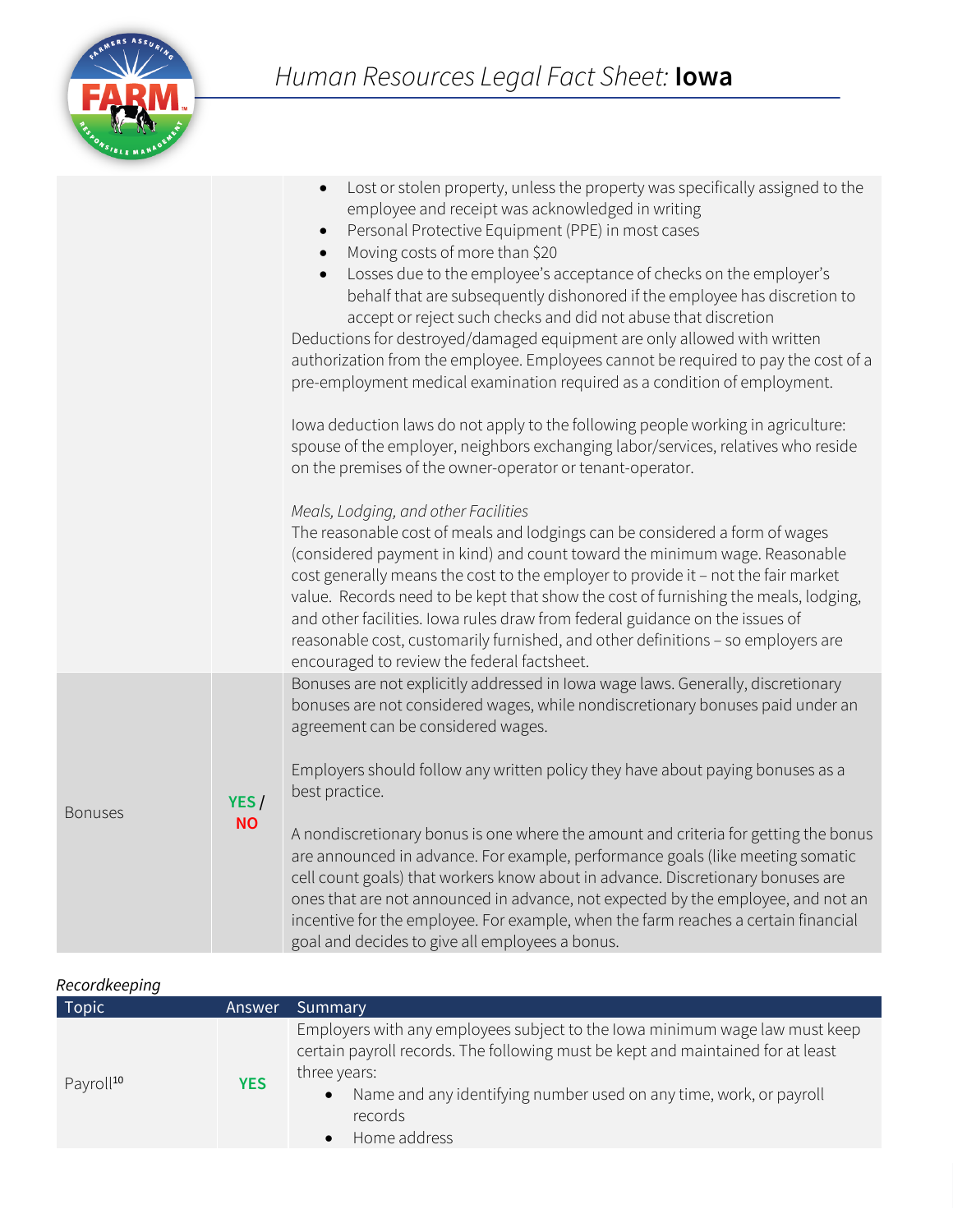

- DOB if under 19
- Time of day and day of week the workweek begins
- Rate and basis of pay (i.e. per hour, per week, etc.)
- Hours worked each workday and total hours each workweek
- Total daily or weekly straight-time earnings, or wages due for hours worked exclusive of premium overtime compensation
- Additions or deductions for each pay period, and a description of them
- Total wages paid each pay period
- Day of payment and pay period covered by the payment

For employees that work on a fixed weekly schedule, the records can show the normal daily/weekly schedule and indicate any weeks where there was a deviation.

Additionally, employers should keep for three years any collective bargaining agreements, a record of their total volume of sales, and total volume of goods purchased/received in the normal way they maintain records in the course of business.

For a period of two years, employers also need to keep:

- All time and earning cards/sheets where employees enter daily start and stop time (either for each individual employee, each workforce)
- Wage rate tables
- Order, shipping, and billing records
- Records of anything used to determine the original cost, depreciation, etc. for additional and deductions from wages

The above records need to be kept safe and accessible at the workplace, or a central record-keeping office. If kept at a central office, need to be made available at the workplace within 72 hours of a notice from the Division of Labor. The records must be available for inspection and copying by the Division of Labor.

|                                          |            | If you are on the edge of the "500-day" threshold test, you may need to keep records<br>just in case. See Section 875-216.33 for more information.                                                                                                                                 |
|------------------------------------------|------------|------------------------------------------------------------------------------------------------------------------------------------------------------------------------------------------------------------------------------------------------------------------------------------|
| Personnel File -<br>Access <sup>11</sup> | <b>YES</b> | Employees must have access to and be permitted to get a copy of their personnel<br>file maintained by the employer that can include performance evaluations,<br>disciplinary records, etc. An employee shall not have access to employment<br>references written for the employee. |
|                                          |            | The employer and employee can agree on a time that works best for access. The<br>employer can charge a reasonable fee for making copies. And the employee cannot<br>have access to references written about/for the employee.                                                      |
| Unemployment<br>Insurance <sup>12</sup>  | <b>YES</b> | Employers subject to contributions must submit quarterly wage reports.                                                                                                                                                                                                             |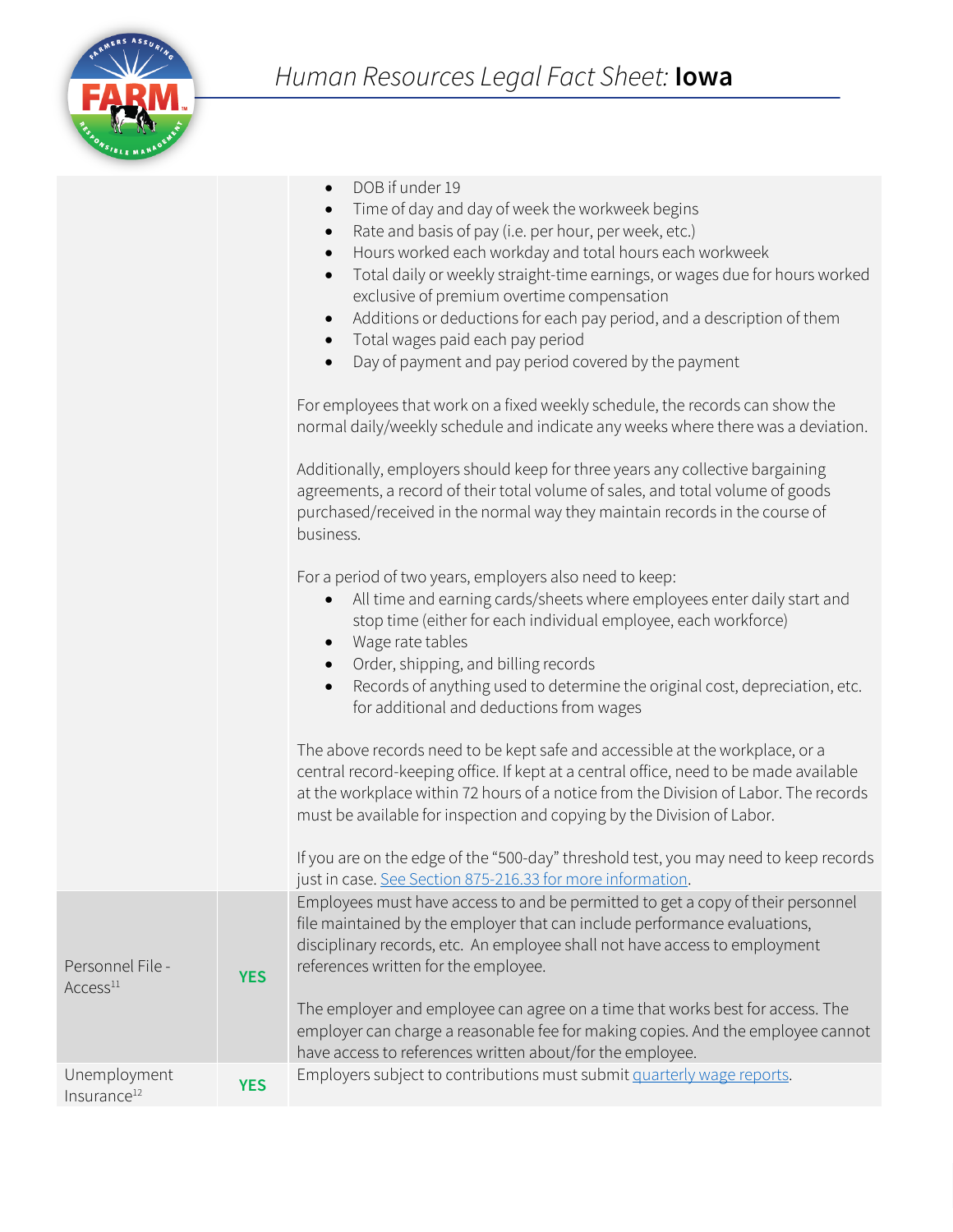

|                                        |            | Whether or not subject to paying Unemployment Insurance taxes, every employer<br>hiring individuals in Iowa must maintain accurate payroll records showing the<br>following for each employee:<br>Name<br>$\bullet$<br>SSN<br>Date hired, rehired, or returned to work after temporary layoff<br>$\bullet$<br>Schedule hours, except for those without a fixed schedule<br>Total wages paid in each pay period and date of payment. Show separately<br>money wages and the cash value of other remuneration (bonuses, gifts,<br>prizes, etc.)<br>State or states where the work was performed (additional records may be<br>$\bullet$<br>needed if there was work done for the employer outside of the state)<br>Address of the physical worksite(s)<br>$\bullet$<br>Employers with more than one physical location must maintain these records at<br>each location. These records must be kept for five (5) years after the calendar year<br>in which the wages were paid. Records must be available for inspection / copying<br>by the IWD Operations Division. |
|----------------------------------------|------------|-------------------------------------------------------------------------------------------------------------------------------------------------------------------------------------------------------------------------------------------------------------------------------------------------------------------------------------------------------------------------------------------------------------------------------------------------------------------------------------------------------------------------------------------------------------------------------------------------------------------------------------------------------------------------------------------------------------------------------------------------------------------------------------------------------------------------------------------------------------------------------------------------------------------------------------------------------------------------------------------------------------------------------------------------------------------|
| Workers'<br>Compensation <sup>13</sup> | <b>YES</b> | Employers must keep a record of all work-related injuries, including fatalities, that<br>result in incapacity for a period longer than one (1) day.<br>Additionally, the Division of Workers' Compensation has the right to inspect books,<br>records, and payrolls to confirm wage expenditures, number of persons employed,<br>or any other information needed to carryout the administration of Workers'<br>Compensation coverage.                                                                                                                                                                                                                                                                                                                                                                                                                                                                                                                                                                                                                             |
| OSHA <sup>14</sup>                     | <b>YES</b> | Employers must comply with the federal OSHA recordkeeping standard. See the<br>federal factsheet for details.                                                                                                                                                                                                                                                                                                                                                                                                                                                                                                                                                                                                                                                                                                                                                                                                                                                                                                                                                     |
| Federal                                | <b>YES</b> | There are numerous federal rules about recordkeeping. Employers should review<br>the federal factsheet.                                                                                                                                                                                                                                                                                                                                                                                                                                                                                                                                                                                                                                                                                                                                                                                                                                                                                                                                                           |

### *Working Conditions*

| <b>Topic</b>                   | <b>Answer</b>     | Summary                                                                                                                                                                                                                                               |
|--------------------------------|-------------------|-------------------------------------------------------------------------------------------------------------------------------------------------------------------------------------------------------------------------------------------------------|
| Bathrooms <sup>15</sup>        | <b>YES</b>        | lowa has incorporated the federal Pasteurized Milk Ordinance (PMO). The PMO<br>specifies that dairy farms have one or more toilets that are conveniently located,<br>properly constructed, properly operated, and maintained in a sanitary manner.    |
| <b>Working Hours</b>           | <b>NO</b>         | No max hour or day requirements for adults. See Child Labor (below) for maximum<br>hours for minors.                                                                                                                                                  |
| Rest and Meal<br><b>Breaks</b> | <b>NO</b>         | lowa law does not require rest or meal breaks for adults. Employers that choose to<br>provide rest and meal breaks must follow the applicable federal rules. Refer to<br>federal fact sheet. See also Child Labor (below) for rules for minors.       |
| Labor Relations                | <b>NO</b>         | No provision in state law recognizing farm worker rights to organize.                                                                                                                                                                                 |
| Whistleblower<br>Protection    | YES/<br><b>NO</b> | lowa law does not provide a general protection for private sector employees in<br>whistleblower cases. However, topic-specific laws (like wage discrimination, wage<br>laws, etc.) may protect employees that report unlawful practices. And specific |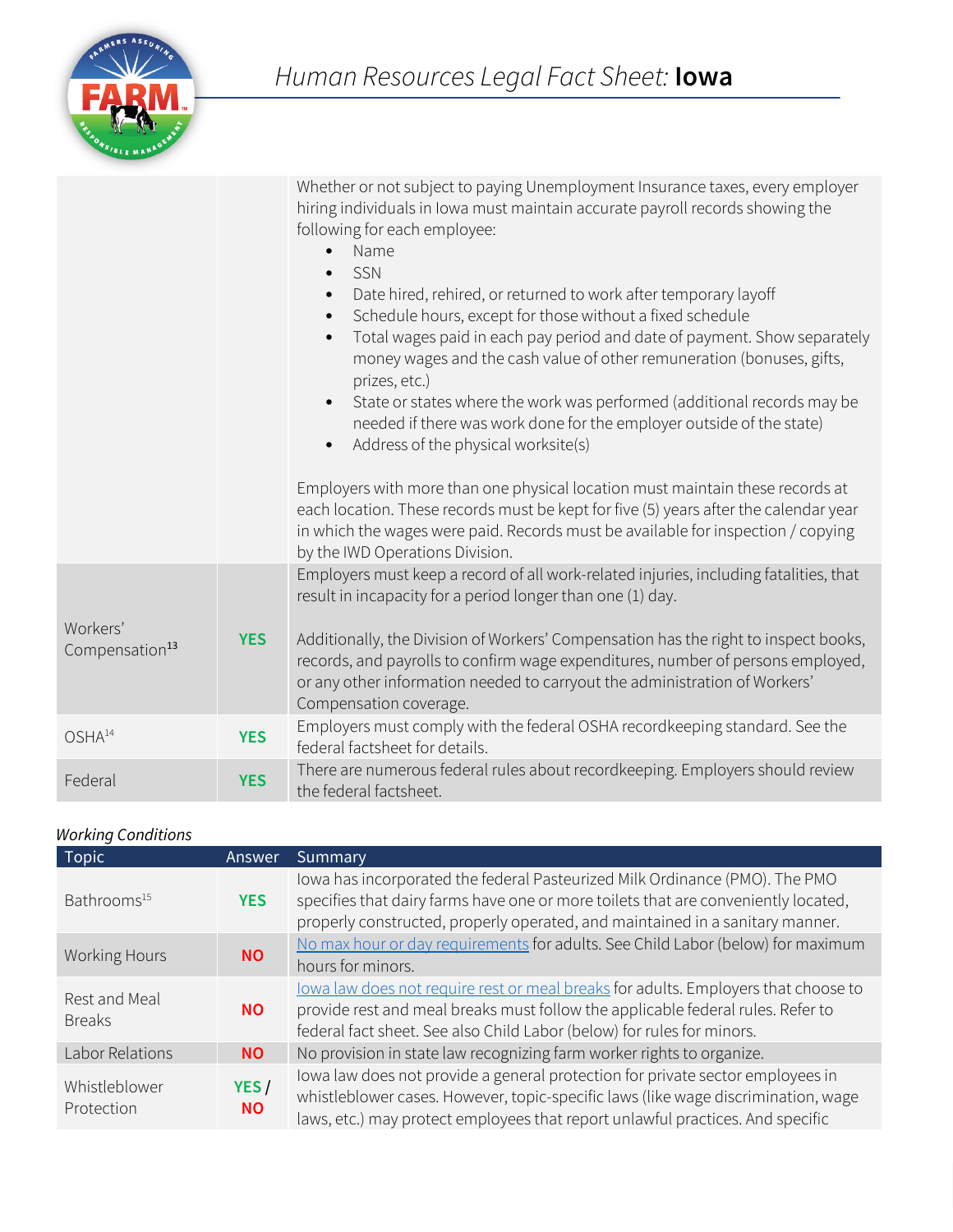

|                                                 |            | employee disclosures (for example, OSHA-related violations) are protected from<br>retaliation.                                                                                                                                                                                                                                                                                                                                                                                                                                                                                                                                                                                                                                                       |
|-------------------------------------------------|------------|------------------------------------------------------------------------------------------------------------------------------------------------------------------------------------------------------------------------------------------------------------------------------------------------------------------------------------------------------------------------------------------------------------------------------------------------------------------------------------------------------------------------------------------------------------------------------------------------------------------------------------------------------------------------------------------------------------------------------------------------------|
| Paid Vacation or<br>Sick Leave                  | <b>NO</b>  | Not required under lowa law. Employers who choose to provide such benefits<br>should follow their written policy.                                                                                                                                                                                                                                                                                                                                                                                                                                                                                                                                                                                                                                    |
| <b>Breaks for Nursing</b><br>Mothers            | <b>NO</b>  | lowa law does not address workplace accommodations for employees that are<br>nursing, but there may be requirements under federal law. Employers should refer<br>to the federal factsheet.                                                                                                                                                                                                                                                                                                                                                                                                                                                                                                                                                           |
| Pregnancy<br>Accommodations <sup>16</sup>       | <b>YES</b> | Disabilities stemming from an employee's pregnancy, miscarriage, childbirth,<br>abortion, or recovery from any of these conditions, must be treated the same as<br>other temporary disabilities for insurance and leave-related purposes. If the<br>employee does not have sufficient leave under health/ temporary disability<br>insurance or a sick leave plan, the employer must grant the employee a leave of<br>absence of up to 8 weeks when requested for any disability or related medical<br>condition caused by or related to pregnancy, miscarriage, abortion, childbirth, and<br>recovery. An employer cannot terminate employment because of an employee's<br>pregnancy. These laws apply to employers with four (4) or more employees. |
| Family, Parental,<br>and Pregnancy<br>Leave     | <b>NO</b>  | lowa has not enacted additional family, medical, or parental leave laws that apply<br>to employees in the private sector. Federal law requiring unpaid leave may apply<br>depending on the size of the employer. Employers should refer to the federal<br>factsheet.                                                                                                                                                                                                                                                                                                                                                                                                                                                                                 |
| Jury Duty Leave <sup>17</sup>                   | <b>YES</b> | Employers cannot threaten, coerce, or terminate an employee who receives notice<br>to report to jury duty, responds to jury duty notice, serves as juror, or attends court<br>for prospective juror service. An employer is not required to pay an employee for<br>jury duty leave, but the employer must be consistent in following any policy or past<br>practice relating to paying employees on jury duty.<br>This leave does not run concurrently with other leave.                                                                                                                                                                                                                                                                             |
| Crime Victim and<br>Witness Leave <sup>18</sup> | <b>YES</b> | An employee may take witness leave to serve as a witness in a criminal proceeding;<br>or as a plaintiff, defendant or witness in a civil proceeding.                                                                                                                                                                                                                                                                                                                                                                                                                                                                                                                                                                                                 |
| Military Leave <sup>19</sup>                    | <b>YES</b> | Any officer or enlisted person of the National Guard, US armed forces reserves or<br>civil air patrol ordered to temporary active duty or service has a valid leave reason<br>under the statute. The provision does not apply to temporary employees.                                                                                                                                                                                                                                                                                                                                                                                                                                                                                                |
| Voting Leave <sup>20</sup>                      | <b>YES</b> | Employees must be given an amount of time that, in addition to the person's<br>nonworking time, totals two consecutive hours during the time that polls are open.<br>Employees must request the leave in advance in writing; and the employer must<br>respond with the period of time to be taken as voting leave.<br>This leave does not run concurrently with other leave.                                                                                                                                                                                                                                                                                                                                                                         |
| School Activity<br>Leave                        | <b>NO</b>  | lowa law does not address leave for private sector employees to attend a child's<br>school activity.                                                                                                                                                                                                                                                                                                                                                                                                                                                                                                                                                                                                                                                 |

### *Human Rights*

| <b>Topic</b>                               | Answer     | Summary                                                                                                                                                                                                                                                                                                                                           |
|--------------------------------------------|------------|---------------------------------------------------------------------------------------------------------------------------------------------------------------------------------------------------------------------------------------------------------------------------------------------------------------------------------------------------|
| Employment<br>Discrimination <sup>21</sup> | <b>YES</b> | lowa law prohibits employment discrimination based on race, creed, color, sex,<br>sexual orientation, gender identity, national origin, religion, physical or mental<br>disability, pregnancy, childbirth, age, genetic information, HIV testing (including<br>HIV-positive status), polygraph testing (excludes police or corrections officers). |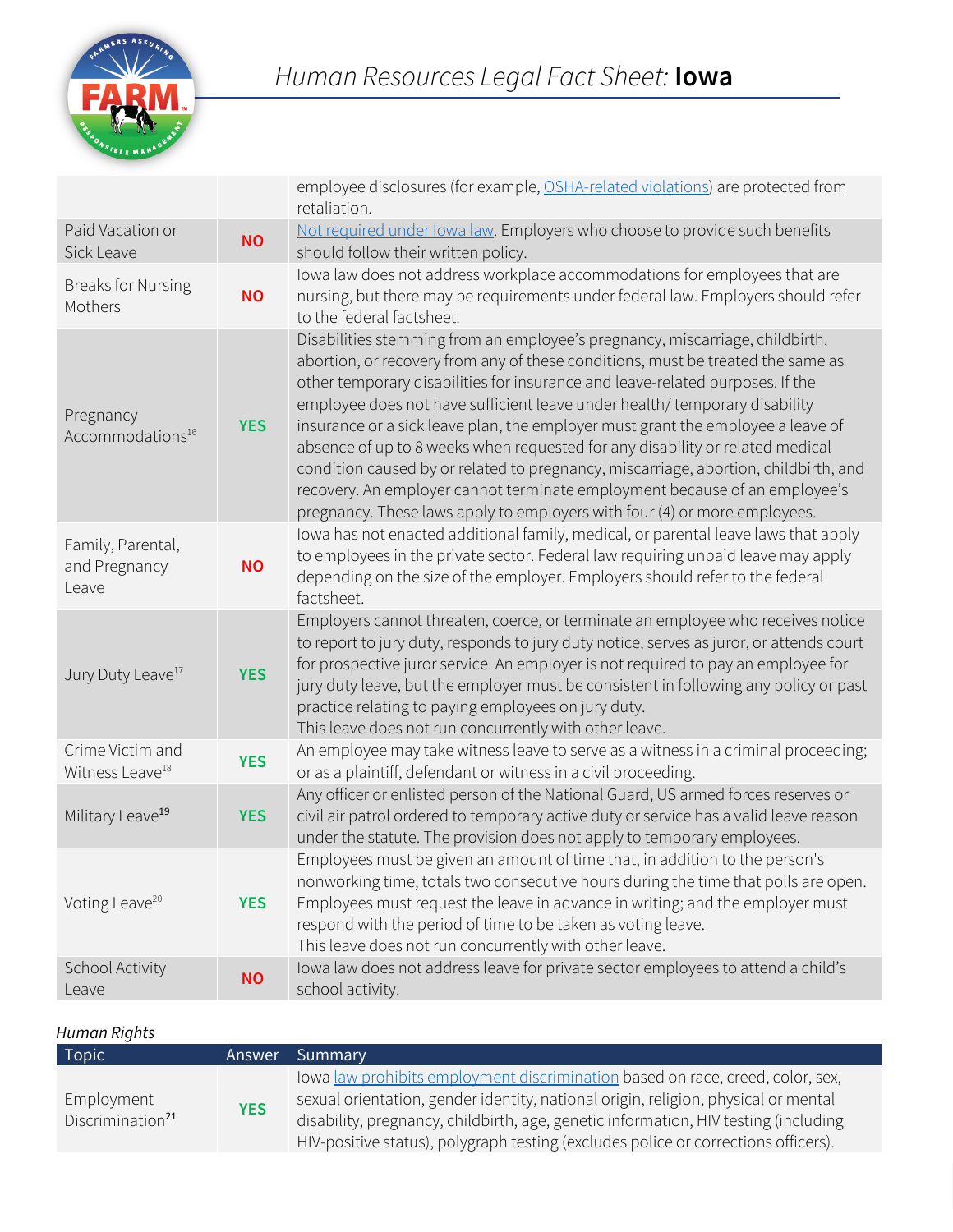

|                                   |            | Applies to employers with 4 or more employees (family does not count as<br>employees).                                                                                                                                                                                                                                                                                                                         |
|-----------------------------------|------------|----------------------------------------------------------------------------------------------------------------------------------------------------------------------------------------------------------------------------------------------------------------------------------------------------------------------------------------------------------------------------------------------------------------|
|                                   |            | Employment discrimination means bias in hiring (including during interviews),<br>promotion, job assignments, firing, pay, and other terms of employment.                                                                                                                                                                                                                                                       |
|                                   |            | It is illegal to retaliate against employees for filing or otherwise aiding with a<br>complaint.                                                                                                                                                                                                                                                                                                               |
|                                   |            | Sexual harassment is generally considered a form of employment discrimination<br>based on gender (though not explicitly stated in Iowa law). Sexual harassment is<br>unwelcome conduct. It becomes illegal when (1) employees have no choice but to<br>tolerate the harassment if they want to keep their job; (2) it is so severe that a<br>regular person would see it as intimidating, hostile, or abusive. |
| Harassment / Sexual<br>Harassment | <b>YES</b> | Sexual harassment includes unwelcome sexual advances, requests for sexual favors<br>and verbal or physical conduct of a sexual nature when:                                                                                                                                                                                                                                                                    |
|                                   |            | Engaging in such conduct is made an implicit or explicit term or condition<br>$\bullet$<br>of employment. Example: A newly hired milker is told that sexual jokes,<br>touching and nude posters are just part of farm life and she should try to<br>ignore it.                                                                                                                                                 |
|                                   |            | Acceptance or rejection of such conduct is used as the basis for an<br>employment decision affecting an employee. Example: A manager tells a<br>worker applying for a promotion that the job would be his if he just "treated<br>her right."                                                                                                                                                                   |
|                                   |            | The conduct interferes with an employee's work or creates an intimidating,<br>$\bullet$<br>hostile or offensive work environment. Example: One worker experiences<br>repeated advances from another asking her for dates or "just to go out for<br>drinks after work." The worker says she isn't interested, but the co-worker<br>won't take 'no' for an answer.                                               |
|                                   |            | It is illegal to retaliate against employees for filing or otherwise aiding with a<br>complaint.                                                                                                                                                                                                                                                                                                               |
|                                   |            | In Iowa, same-sex sexual harassment is entitled to the same protections as<br>opposite-sex sexual harassment.                                                                                                                                                                                                                                                                                                  |
| Forced Labor <sup>22</sup>        | <b>YES</b> | Human trafficking is illegal in Iowa including the recruiting, harboring, transporting,<br>provisioning, or obtaining of a person by any means for subjection to forced labor,<br>forced services, debt bondage, or slavery. More details.                                                                                                                                                                     |
|                                   |            | Employers should ensure they are carefully following all visa requirements or work<br>agreements to avoid any inadvertent violations.                                                                                                                                                                                                                                                                          |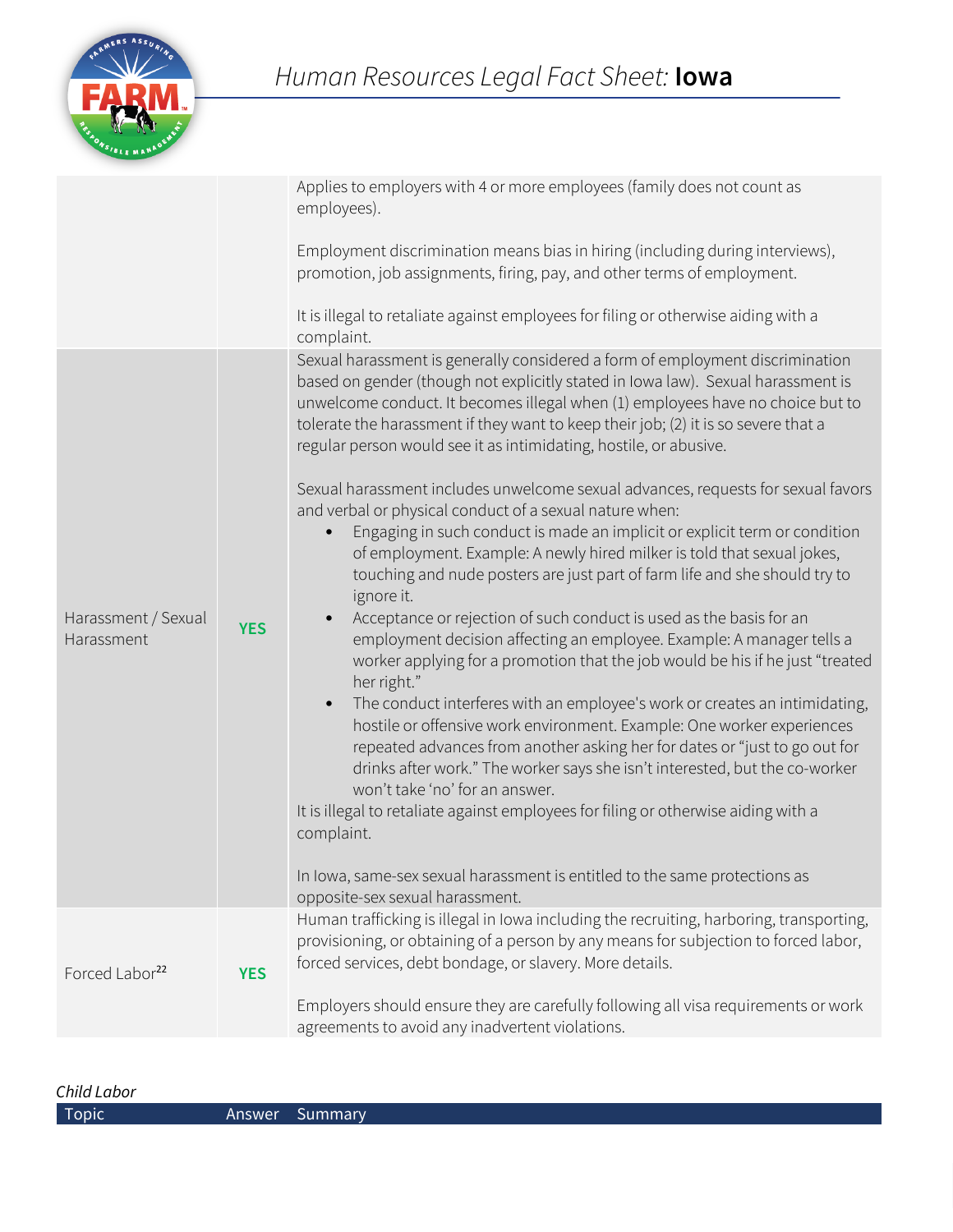

|                           |            | lowa child labor laws do not apply to minors working for their parents or part-time<br>work in agriculture (less than 20 hours a week).<br>Work permit required if under 16.                                                                                                                                                                                                                                          |
|---------------------------|------------|-----------------------------------------------------------------------------------------------------------------------------------------------------------------------------------------------------------------------------------------------------------------------------------------------------------------------------------------------------------------------------------------------------------------------|
|                           |            | Minimum age:<br>During school hours: 16<br>$\bullet$<br>Outside school hours: 14<br>$\bullet$                                                                                                                                                                                                                                                                                                                         |
| Child Labor <sup>23</sup> | <b>YES</b> | Max hours:<br>Under 16: 4 hours per day on school days, up to 28 hours per week when<br>$\bullet$<br>school is in session. 8 hours per day on non-school days, up to 40 hours per<br>week when schools is not in session. Cannot work before 7:00am or after<br>9:00pm from June 1 through Labor Day. And not before 7:00am or after<br>7:00pm the rest of the year.<br>16 or over: No maximum specified<br>$\bullet$ |
|                           |            | Minors under 16 must be given a rest period of at least 30 minutes when working<br>five hours in one day. The break can be unpaid.                                                                                                                                                                                                                                                                                    |
|                           |            | There are restricted and prohibited occupations for workers under 18.                                                                                                                                                                                                                                                                                                                                                 |

| <u>icului uilu Juicty</u><br><b>Topic</b> | Answer     | Summary                                                                                                                                                                                                                                                                                                                                                                                                                                                                                                                                    |
|-------------------------------------------|------------|--------------------------------------------------------------------------------------------------------------------------------------------------------------------------------------------------------------------------------------------------------------------------------------------------------------------------------------------------------------------------------------------------------------------------------------------------------------------------------------------------------------------------------------------|
| $OSHA^{25}$                               | <b>YES</b> | lowa has an approved OSHA 'state-plan', which means it is at least as effective as<br>federal OSHA. Similar to federal OSHA, Iowa OSHA has a general duty clause that<br>requires employers to provide employees a workplace free from recognized<br>hazards that can cause death or serious physical harm.                                                                                                                                                                                                                                |
|                                           |            | Iowa has incorporated the federal OSHA Standards for Agriculture. Iowa has also<br>incorporated all of the federal OSHA reporting and recordkeeping requirements.<br>Employers are encouraged to review the federal factsheet for details on OSHA<br>requirements.                                                                                                                                                                                                                                                                         |
| Workers<br>Compensation <sup>24</sup>     | <b>YES</b> | Agricultural employers with cash wages of \$2,500 or more to one or more employee<br>in the last calendar year must have workers' compensation coverage. There are<br>exemptions from coverage for family (spouse of the employer; parents, brothers,<br>sisters, children, and stepchildren of either the employer or the spouse of the<br>employer; and the spouses of the brothers, sisters, children, and stepchildren of<br>either the employer or the spouse of the employer). Additional exemptions are on<br>page 2, Iowa Code 85. |
|                                           |            | Employers (or their insurance carrier) must report any work-related injury or illness<br>which temporarily disables an employee for more than three days, or any that                                                                                                                                                                                                                                                                                                                                                                      |

## *Health and Safety*